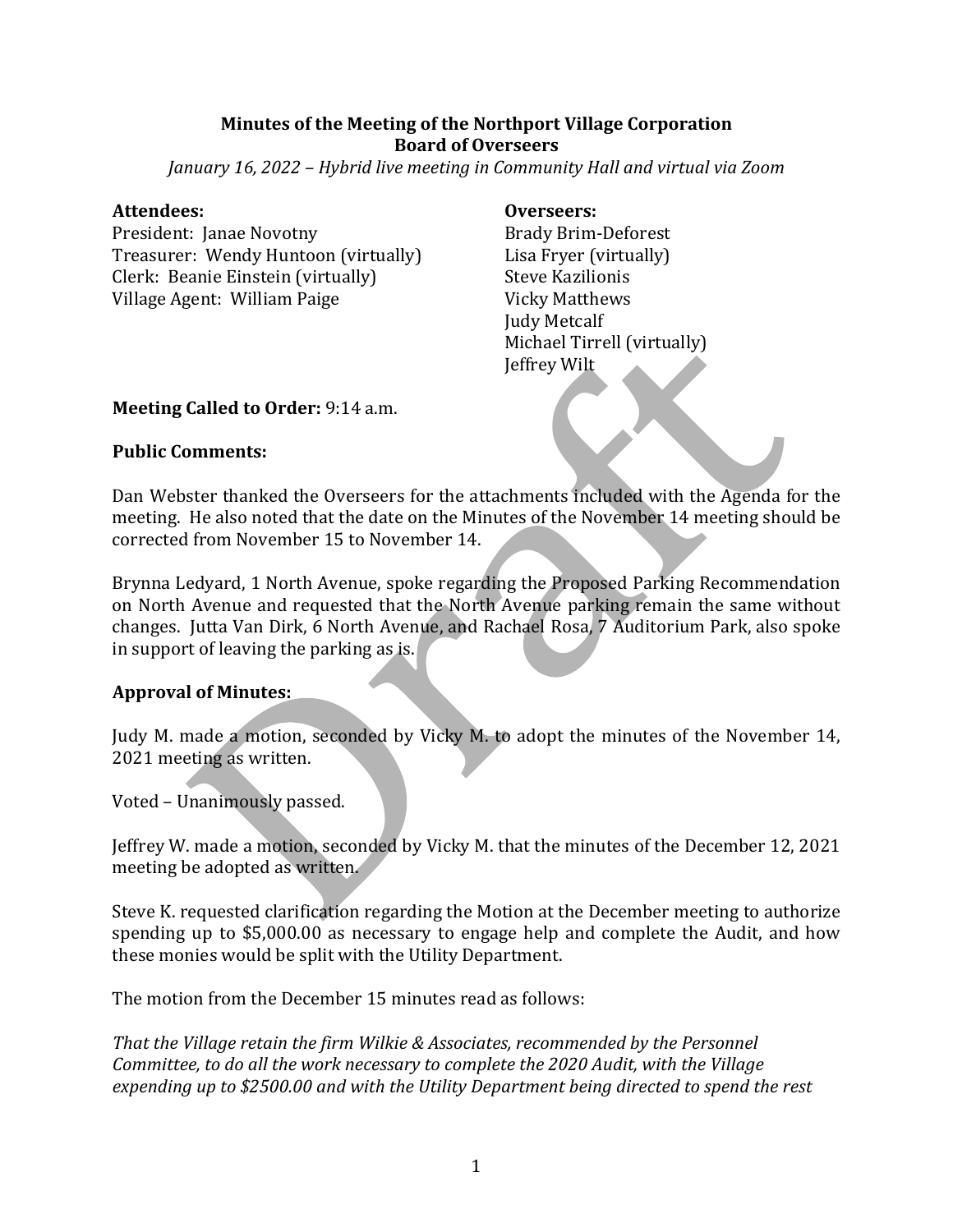*proportionately based on the work done. This recommendation was amended to include work* done by Wilkie & Associates and Purdy Powers.

To correct the Minutes, Judy M. made a motion to amend the motion to approve the December 15 minutes, seconded by Jeff Wilt, to correct the minutes to read, *that the balance be billed in accordance with the traditional percentage splits with the Utility Department*.

Voted - Passed Unanimously.

## **Village Agent's Report: Bill Paige**

The Overseers had received Bill Paige's report prior to the meeting (attached).

Janae N. thanked Bill P. for his work behind the scenes in taking care of the Village. The Town of Northport was considering a new ordinance that addressed vehicle weight limits on Town roads, which would have excluded our wastewater treatment plant chemical truck when the roads are posted. Bill P. went to the Town to advocate on the Village's behalf and the new ordinance allows the chemical truck on posted Town roads.

Judy M. questioned the cost sharing of storm drain maintenance between the Town of Northport and the Village. Bill P. explained that the agreement with the Town is that the Town and the Village share equally the cost of maintaining all of the Town's storm drains. Costs have increase so the bill for 2021 for the whole Town of Northport was \$6,000.00. At an upcoming meeting with the Town Select board, Janae N., Bill P, and Jeff W. will talk with the Town about catch basin maintenance cost share.

Michael T. - He will get together with Jeffrey W. to coordinate signage on the waterfront.

# **Treasurer's Report: Wendy Huntoon**

The bookkeeping firm's last day was January 15. We are currently on the waiting list for a firm in Rockland, Philbrook & Associates. However, they cannot take us on as a client until the second quarter of this year. The Finance Committee and the Personnel Committee have been working together looking for an interim bookkeeper. One person they interviewed has declined the interim position. Anyone in the community who knows someone who might have an interest in interim bookkeeping should contact the Village office. The Treasurer's focus has been on hiring a new bookkeeping firm as well as completing the 2020 Audit.

Michael T. and Brady B. thanked Wendy H., Janae N. and other volunteers who have been spending countless hours working very hard behind the scenes.

## **Committee Reports:**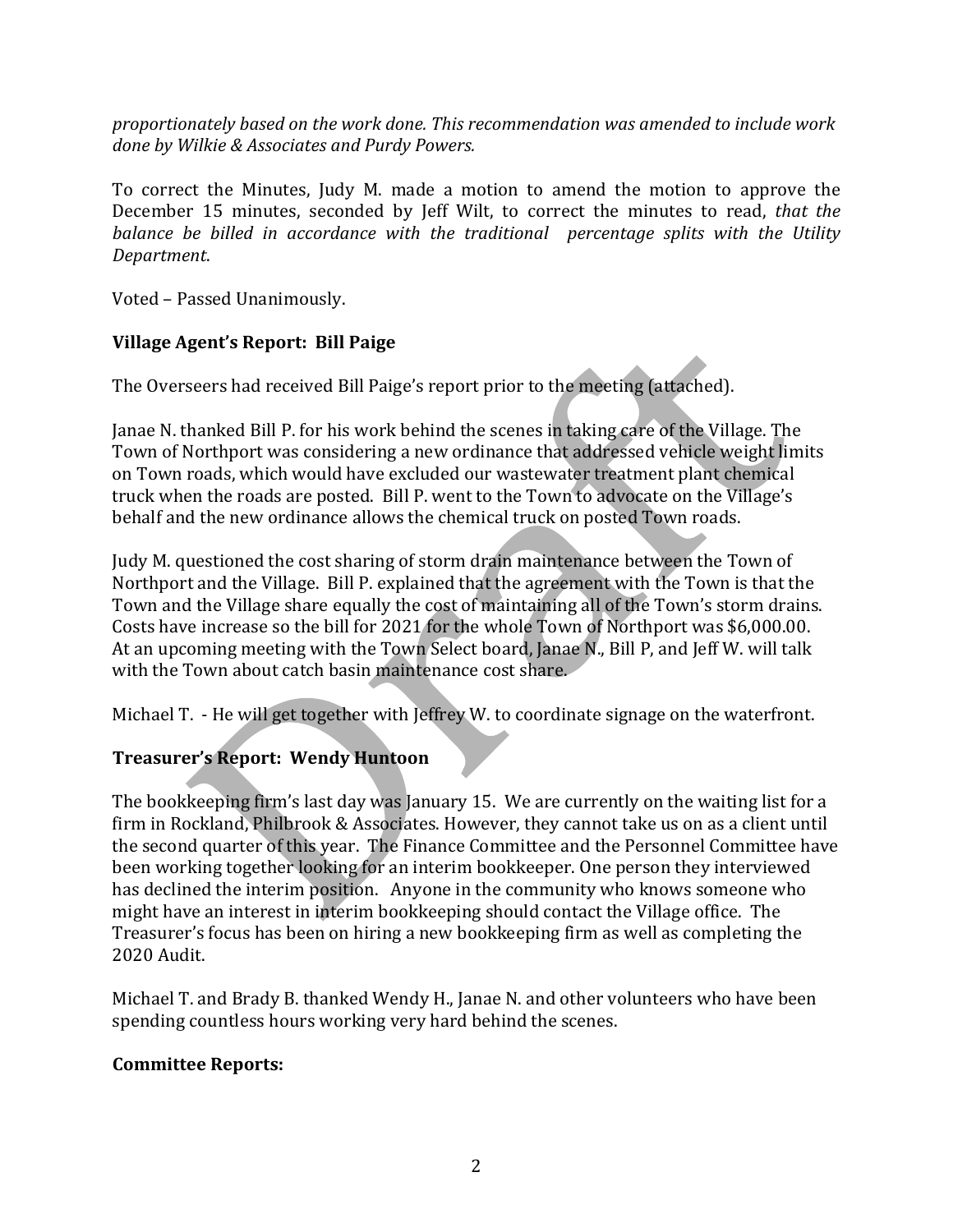### **Finance: Iudy Metcalf**

No further report.

## **Governance: Judy Metcalf**

The Committee met last week to prepare for this morning's Public Hearing on the Proposed Remote Participation Policy and Proposed Amendments to the Public Access Policy. Highlights, in the future, will be amended By-Laws so that we can address remote participation of Overseers and addressing public interest in modifications to our Zoning Ordinance.

### **Tree Warden and Tree Committee: Lisa Fryer**

Grant's tree service has done extensive pruning. They were unable to do the work at the top of Auditorium Park due to CMP electrical wires. This work will be deferred until the spring at which time they will coordinate with CMP regarding the wires. Their bill will be approximately half of what was quoted, \$1400.00 instead of \$2800.00. Bill P. will be meeting with Grant's to discuss the tree at 34 Clinton Street to see if we should continue to prune or remove the tree. Lisa F. is asking for the Board to approve \$1000.00 out of the tree budget if removal is suggested.

Lisa F. made a motion, seconded by Judy M., to approve \$1,000.00 from the tree budget for the tree at 34 Clinton as needed.

Voted - Unanimously passed.

## **Utilities: Jeffrey Wilt**

The Committee met on Friday, January 14 and had an extensive discussion on the effluent monitoring data. This data shows a substantial increase in usage of our wastewater treatment facility that is resulting in testing numbers, in some cases, exceeding the limits set by the DEP. There was a particularly concerning result in August where there was significant findings over the limit. This winter's readings have doubled over what they have been in past winters. After much discussion, on January 14, Utility Trustees adopted a moratorium on any new sewer connection permits for the calendar year 2022. This moratorium is for new sewer permits; it does not impact permits that have already been granted. 

Currently, there are three new houses under construction. This moratorium will allow the Utility Trustees and staff to push the pause button and take a deeper look into this and come back with recommendations to the Board.

Discussion ensued.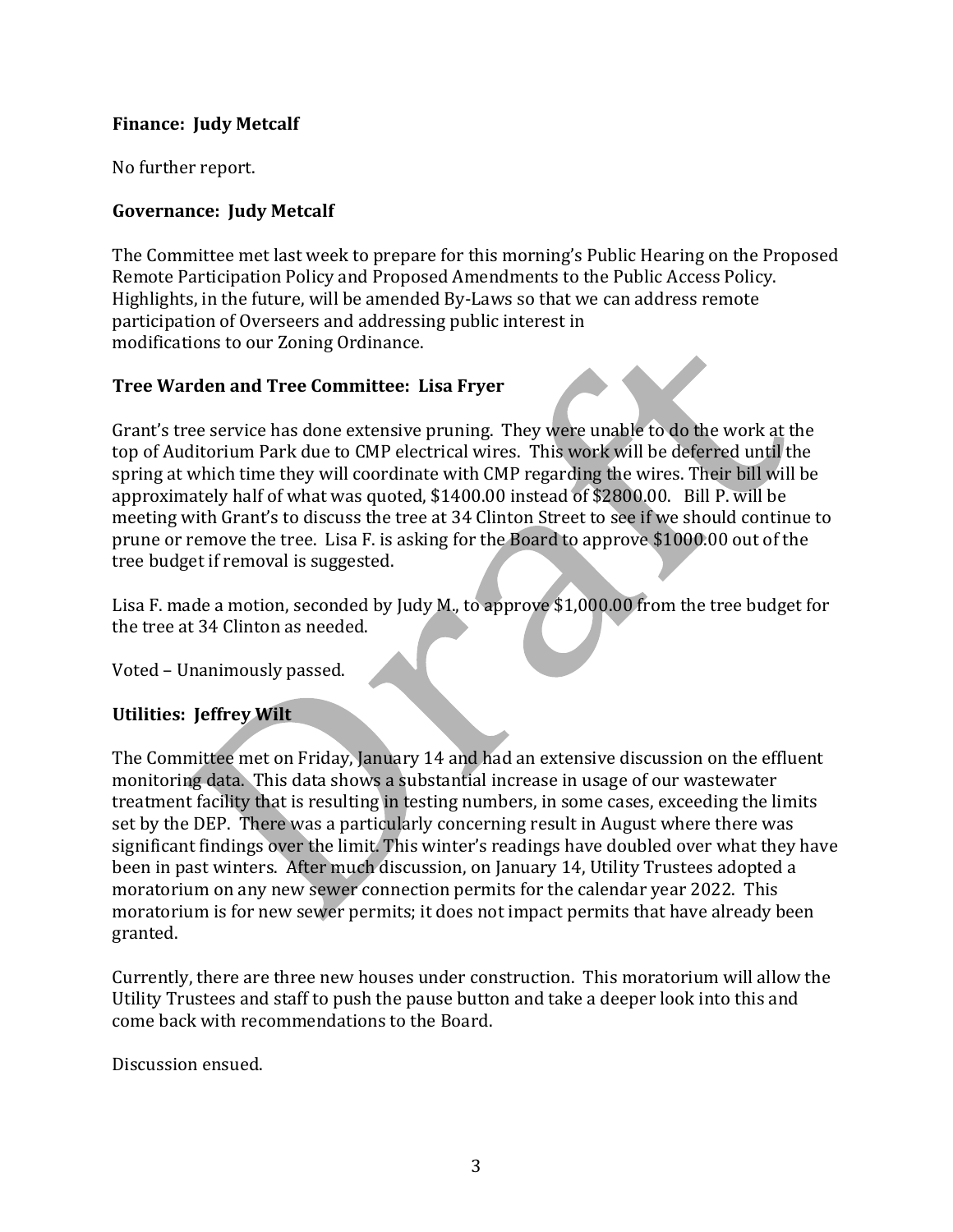Janae N. - The public needs to be informed in writing. Vicky M. – we need to inform the Town. Judy M. - The public needs to be educated, i.e. only put down wastewater in our system. Putting oils and grease in the system make it work harder and shortens the life of the system. Lisa F. asked for something in writing to post on the NVC website.

David C., Chairman of the Utility Committee, said one of the reasons for the moratorium is to get comparative data to determine whether or not we are actually near or at our capacity. The Utility Superintendent has been directed to prepare trend forecasts.

**Jeffrey W.** - If we have three months in a row where we exceed our limit the DEP can require us to build a secondary treatment plant whose cost could exceed 10-15 million dollars. The result we received in August was a serious "wake-up call" which we have to pay attention to. The prudent thing to do is further analysis.

Brady B. – Would the moratorium also impact adding new bathrooms, sinks, etc. when expanding a structure? Much discussion ensued.

Brady B. made a motion, seconded by Jeffrey W., to extend the moratorium that was approved by the Utility Trustees, to further limit any expansion of any new sewer connections and plumbing permits to existing sewer lines by adding sinks toilets, tubs and showers.

Voted - Unanimously passed.

Further discussion ensure regarding the need and methods of informing the public and local realtors about the moratorium.

Dan Webster – Attempted to raise a "Point of Order" that extension of the moratorium was not on this meeting's Agenda and the public didn't have the opportunity to know that the Overseers were voting on this especially on something as serious as a moratorium. He suggested tabling the conversation until the public has the opportunity to comment. Discussion ensued.

It was determined that this is an emergency situation and the Utility Trustees and Overseers have dual jurisdiction to approve the moratorium.

Wendy H. - We need a motion to pay an overdue Northeast Laboratory Services bill.

Judy M. Made a motion, seconded by Jeffrey W. that the overdue Northeast Lab bill of approximately \$540.00 have a special warrant for payment.

Voted - Unanimously passed.

Wendy H. perhaps, in the future, Northeast Laboratory Services should be placed on the warrant policy so they could be paid when the bills come in and then ratified on the subsequent warrant.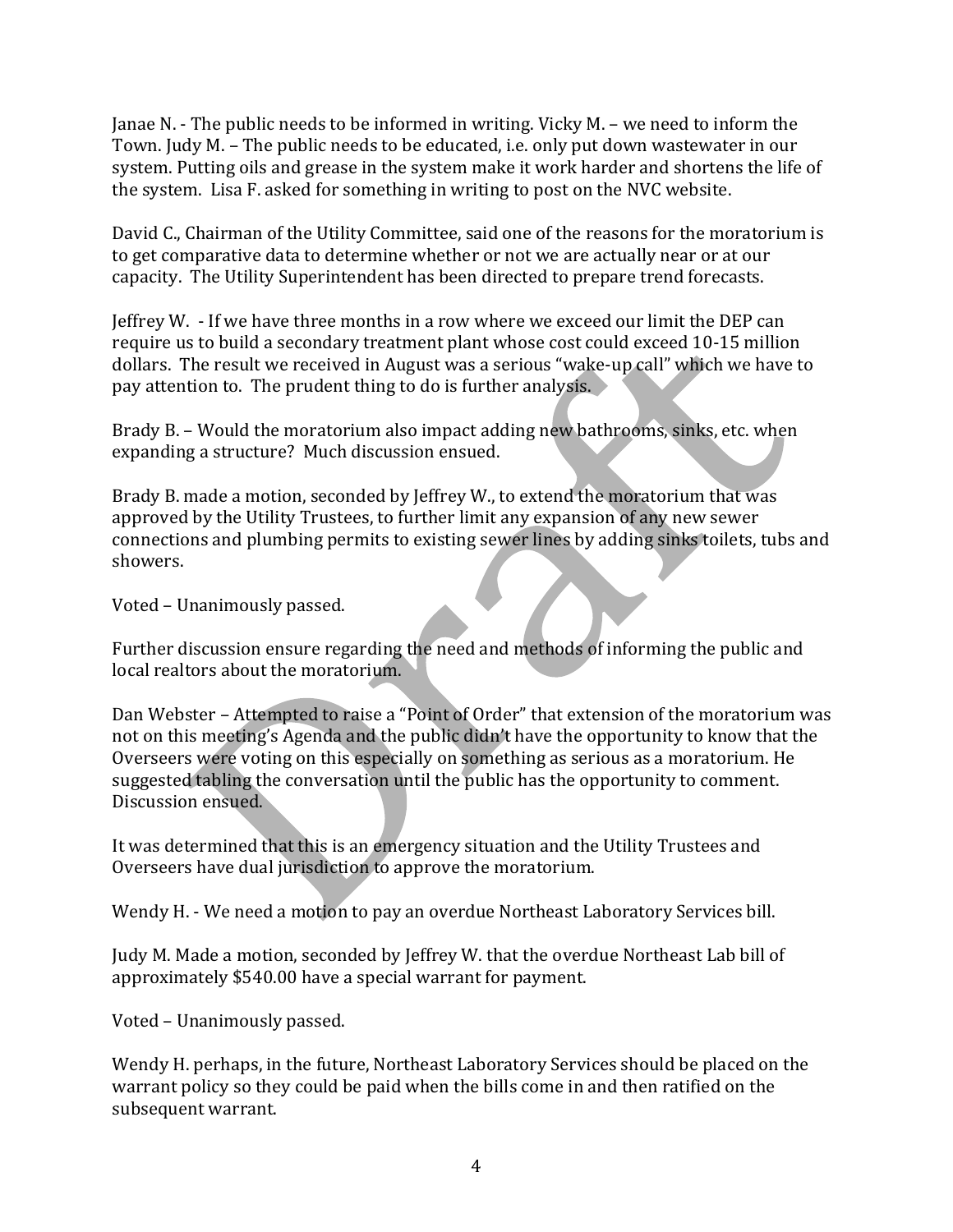#### **Infrastructure: Steve Kazilionis**

The residents at 34 Main Street were informed, in writing, to remove their encroachment on Village property by December 1. No action on their part has been taken. Judy M. recommended that a Criminal Trespass Order, which is delivered by the Sheriff's office, be put into place. Vicki M. recommended that the residents first be notified in writing of the pending Criminal Trespass Order. Judy M. will draft a letter to the residents.

Judy M. made a motion, seconded by Jeff W., that a letter be sent to the encroachers of NVC's intent to begin a Criminal Trespass process if necessary. The encroachment would need to be removed within 10 days of receipt of the letter.

Voted - Unanimously passed.

Judy M. – If the encroachment is not removed, the Village has the authority to do so, with the cost of same to be paid by the encroacher.

The Village has repaired the damage at the corner of Oak Street and Maple. The owners of 23 Maple Street reached out to Bill P. to say that they would be responsible for fixing the damage caused when they filled a ditch resulting in overflow and washout on Oak Street and Maple Street. The Village will be sending the bill to the owners of 23 Maple Street.

Steve K. – Is planning to meet with North Avenue and lower Clinton residents and asked if the Overseers had any priority issues. Judy M. mentioned the need to maintain 14-foot roadways.

Ŋ

Mike Lannan approached Steve K. regarding all his files regarding sea wall, North Avenue project, etc. He was unable to upload the files, as they were too large. Brady B. was able to make it possible to do so. Steve K. requested any Overseer in contact with Mike Lannan to encourage him to complete the file transfer.

## **Safety Committee: Michael Tirrell**

The Committee will be meeting in the next couple of weeks to get ready for the summer season. He has confirmation that Danny Ryosa would like to return as patrolman for the summer season.

#### **Waterfront Committee: Jeffrey Wilt**

The Committee met last week and is making a recommendation that they modify mandatory registration with an increase in fees:

Dinghy Fee - Increase from \$10.00 to \$25.00 Personal Watercraft (such as kayaks, etc.) Increase from \$10.00 to \$15.00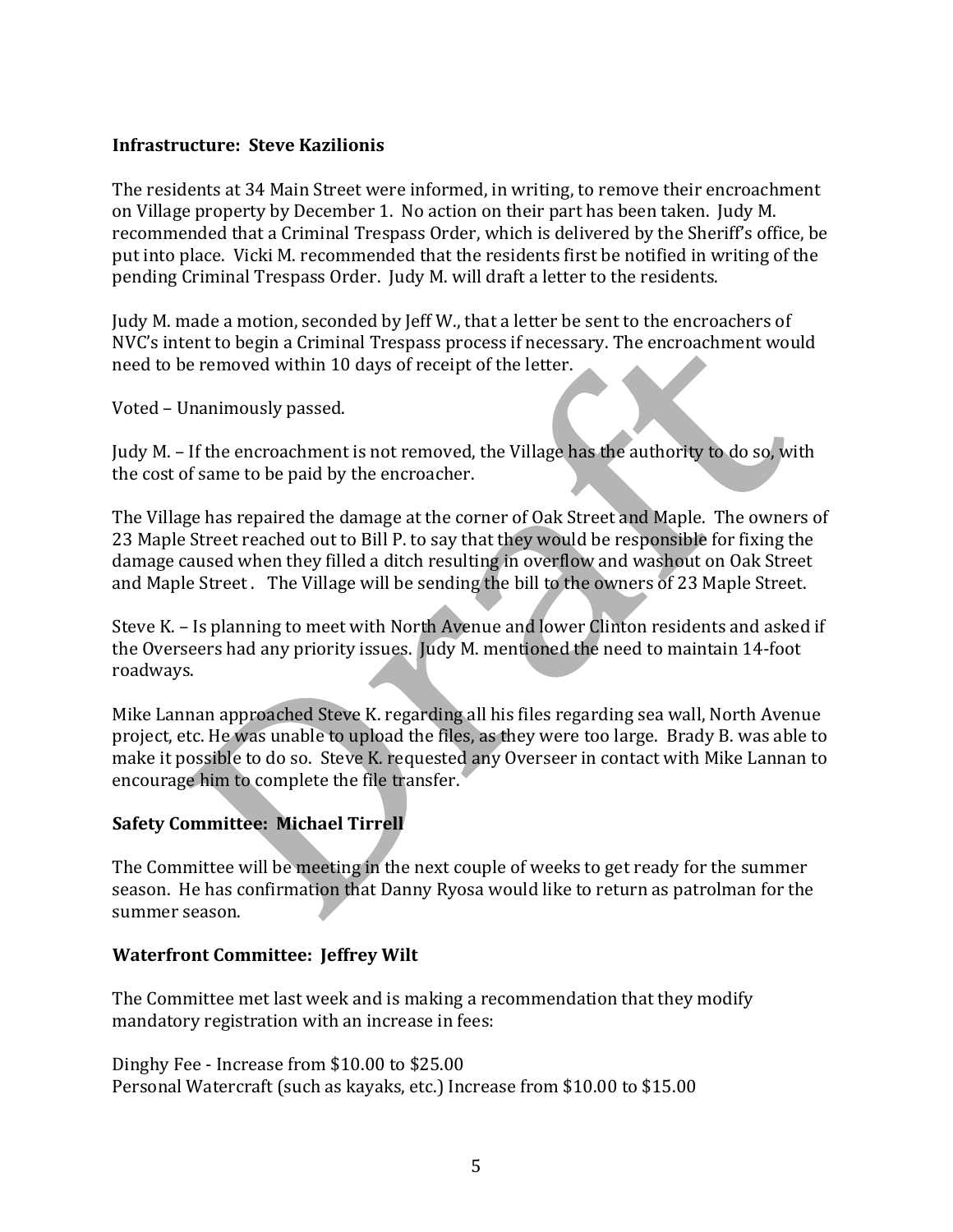An additional fee will be added, to the increased fees, for any applicant that is not a Village or Town of Northport resident.

The Committee is having discussions with the Town and Harbormaster Scott Monroe regarding the "no wake zone" in our mooring field. This is becoming more of an issue with people not abiding by the "no wake zone." They are talking about additional signage and additional buoys.

Cradle Park – Informing residents that from July 1 to Labor Day summer storage in Cradle Park is prohibited. The Committee will be vigilant in communicating this to the broader community and also to residents who typically use the area. They will work with the Communications Committee in sending out this information.

### **Communications Committee: Lisa Fryer**

The Committee continues to refine the website and post information. She is working on the Google Calendar aspect of the website.

Brady B. – Has been working with CUSI, the company who handles our water and sewer billing, regarding online bill paying options. The challenge is the cost. User fees could offset the additional cost, but our small number of customers won't offset the total costs. Even with discounts offered by CUSI, our costs would probably be a few hundred dollars a month. He is continuing to explore other options and exploring creative ways to off set costs. Discussion ensued.

## **Personnel Committee**:

No Report.

# **Playground Ad Hoc Committee: Brady Brim-Deforest** (Report attached)

The Committee has been meeting weekly since October on research, permitting fund raising and manufacturer selection process. Many members of the community participated in one or more meetings. In order to solicit input from the community a survey was distributed in November. 126 community members responded to the survey. The Committee is looking for:

- 1) Approval to offer our current playground structure to a third party to offset the costs of removal.
- 2) Approval to expand the actual footprint of the playground as illustrated on the handout to accommodate ADA "fall space" requirements and allow for the potential addition of a boat adapted for playground use.
- 3) Approval to replace the deteriorating current wooden border with a rubber timber border.
- 4) Approval to use cedar wood chips on top of a textile geo-fabric as the substrate. The cedar mulch comes from Canada and it is resistant to bugs and the like. The cedar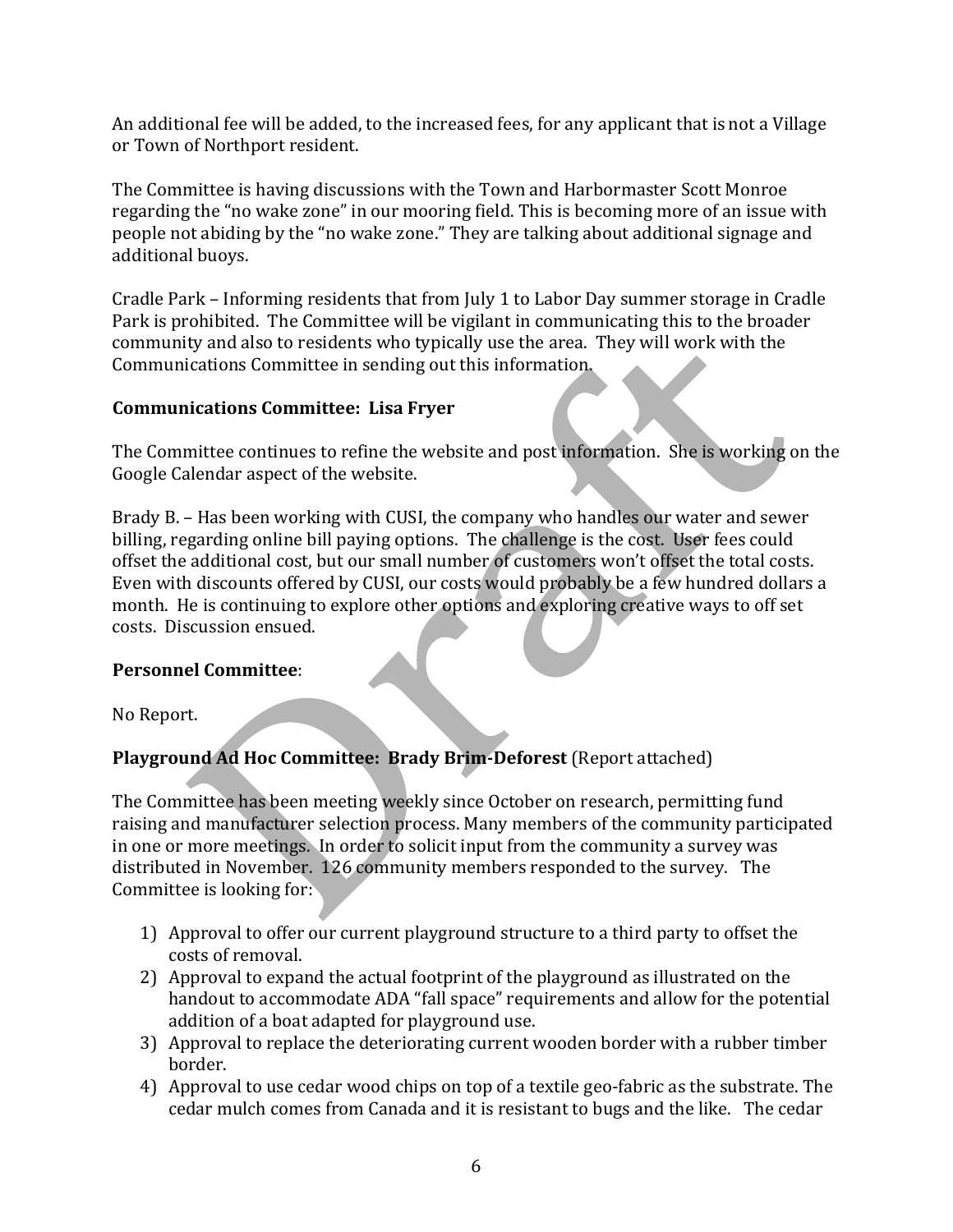mulch will need to be replenished periodically, approximately every three years. Based on Cedar Works quote, the committee recommends budgeting about \$1000.00/year.

5) The Committee recommends an on-going annual budget line item of \$1500.00.

Cedar Works rendering of the play set structure recommended by the Committee is found on page 10 of his report. The play set structure is a combination of mainly cedar and some metal and plastic. The play set structure itself is designed to accommodate play for children 2-5 as well as play for children 5-12 years old.

Cedar Works recommends a sealant for the play structure, but the Committee does not recommend sealant at this time. The charge is 17% of the cost of the structure, roughly \$4000.00, which would need to be reapplied approximately every three years. The sealant is mostly for aesthetic purposes and would not significantly extend the lifespan of the structure.

The Committee is also recommending a stand-alone "rocker" be included for younger children. It does not require the ADA 6-foot fall zone.

This is not the final plan but the Committee feels strongly that we would like to have the Board's approval of the direction of the recommendations of the committee so we can be more specific with the community as we go forward with the fundraising process. We have received just over \$20,000.00 to date in donations. The gap is approximately \$16,000.00 to cross the threshold. Fundraising continues and an on-line auction, approved by the Board, will begin February 1. The Committee will apply for a permit for the play set structure to the Town's CEO, Tupee Rooney.

The Committee will come back to the Board for a final sign-off and approval. Cedar Works does require 100% payment when the order is placed. Approximate lead-time is 12 weeks. We hope to have the structure in place by July 1.

Judy M. made a motion, seconded by Jeffrey W., to approve the direction of the recommendations put forth by the Committee.

Discussion ensued. Judy M. inquired about the height of the new structure. Brady B. will confirm the dimension and height.

Bill P. – One of his concerns regarding expansion of the playground is proper drainage and washout possibilities and avoiding interference with the sewer pipe. Bill P. and Brady B. will get together for an on-site meeting.

In response to Lisa F.'s suggestion for a disabled-accessible swing seat, Brady B. said the Committee would explore replacing an existing swing with an alternative swing.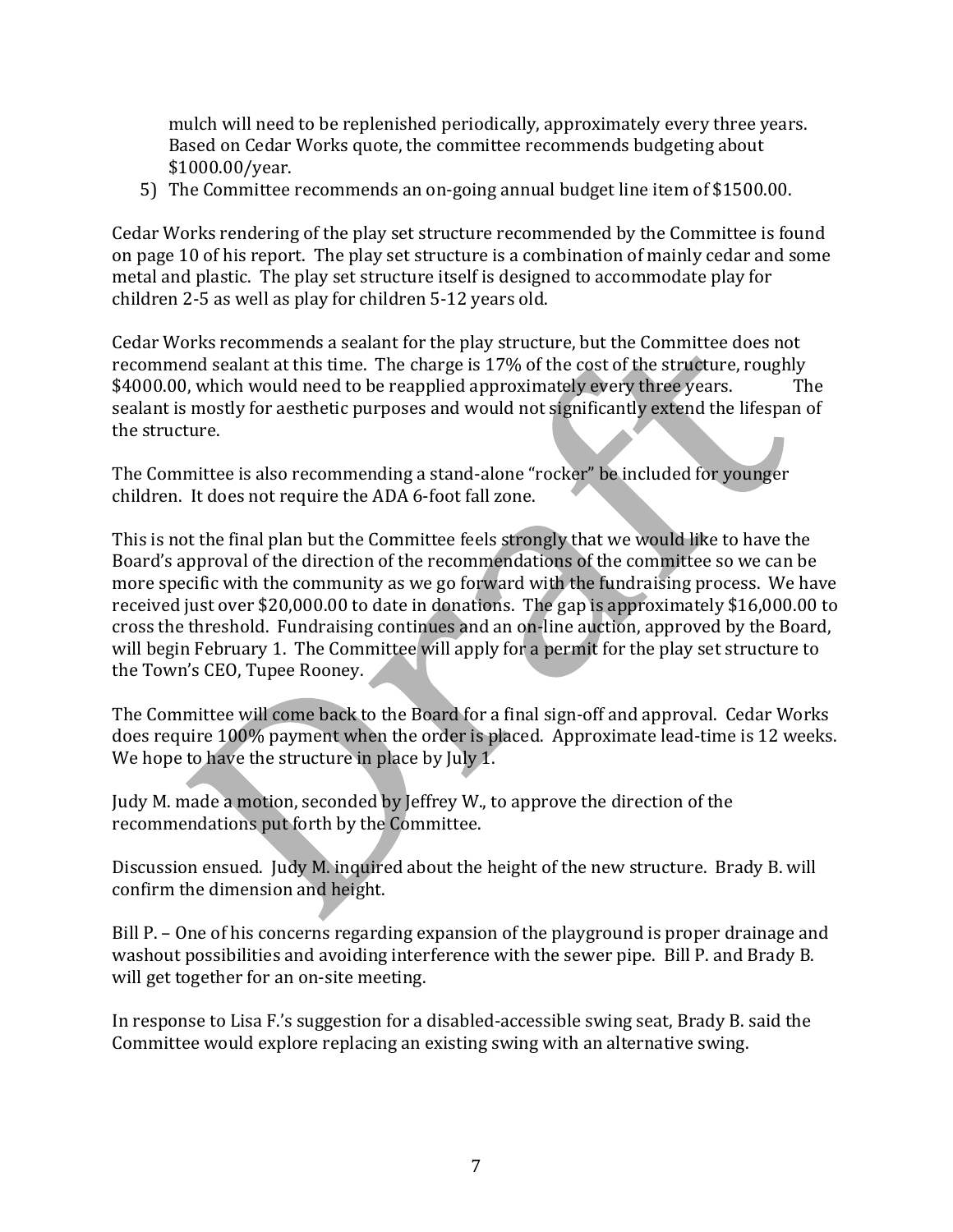Michael  $T -$  Clarified that the Board is not voting on final approval today. Brady B. confirmed the committee is looking for approval of the direction reflected in the Committee's written recommendations submitted to the Board.

Judy M. amended her motion, seconded by Jeffrey W., that the items 1, 2, and 3 under "Next Steps" Section A of the Committee's report be approved by the Board of Overseers.

Voted - Unanimously passed.

**Ad-Hoc Parking Ordinance Implementation Committee: Vicki Matthews** (Committee Parking Recommendations Attached)

- The Committee is recommending four signs and road painting where the road is paved to eliminate an abundance of signs. Possible painting at Sea and Bay streets if deemed necessary by the Village Agent. Signage with a QR code allowing the user to access the parking map.

Jeffrey W. made a motion, seconded by Judy M., to adopt all of the committee's recommendation.

Discussion ensued regarding aesthetics, placement of signs; cost of signage, road stenciling and painting, and enforcement; identity of enforcer(s); budget source of funding; public education; material used to inform an individual of an infraction; needed Town approval for signs and painting on Town roads.

Jeffrey W. made a motion, seconded by Judy M., to modify the motion to remove items 13  $\&$ 14 from the Parking Recommendations and adopt items 1-12.

Further discussion ensued.

Jeffrey W., then made a motion, seconded by Judy M. to table the motion until further clarification.

Vicki M. thanked Dan Webster and Elaine Moss for their help.

## **Technology Report: Brady Brim-Deforest**

Brady B. recommended that we set up NVC Maine Facebook and Twitter accounts to secure our name for these accounts, and he will offer suggestions in the future for using them.

Judy M. made a motion, seconded by Brady B. to establish Facebook and Twitter accounts for NVC Maine.

Voted: Unanimously passed.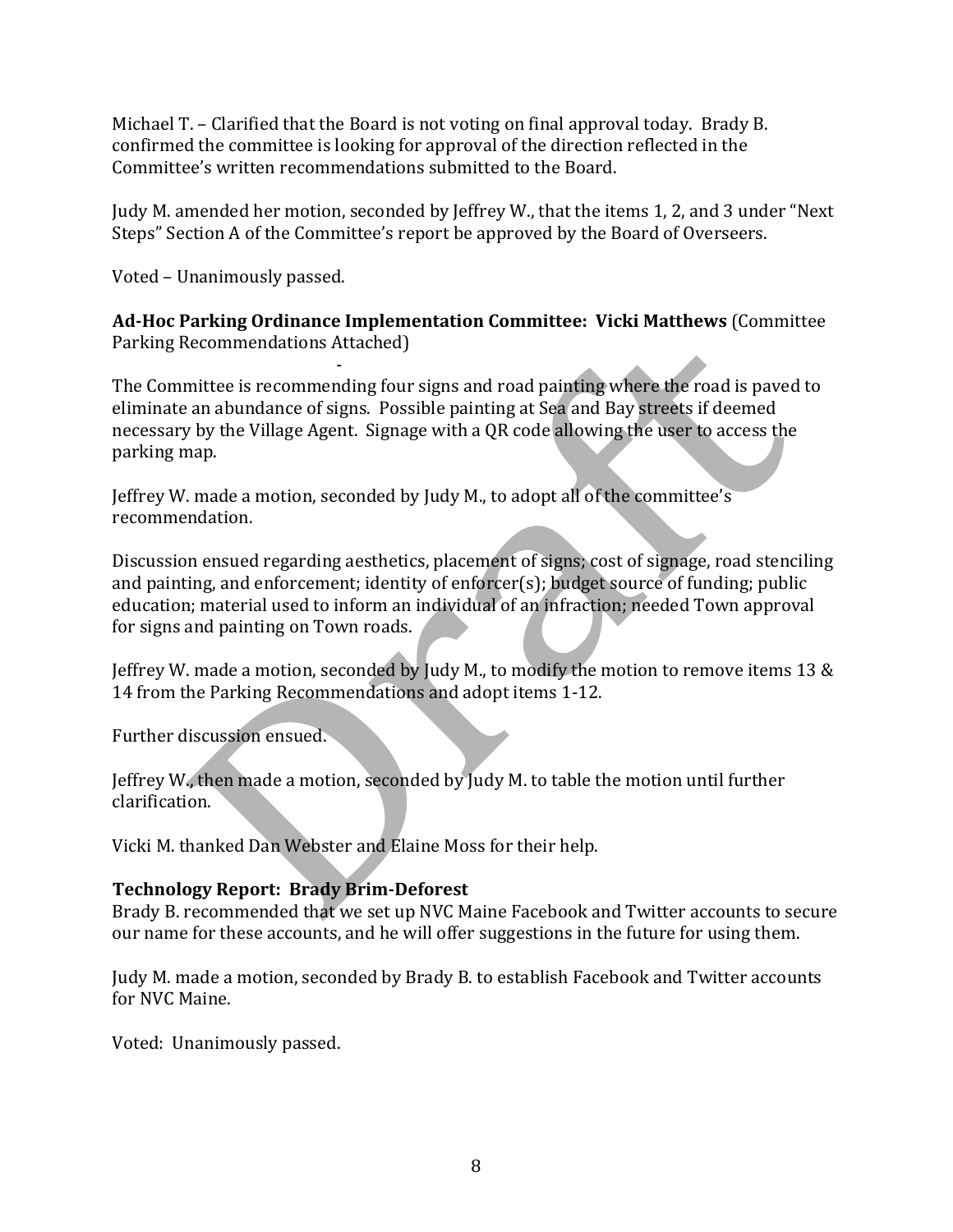#### **President's Report: Janae Novotny**

Judy M. made a motion, seconded by Brady B., to approve the memorandum agreement between the Town of Northport and the NVC regarding real estate tax.

Judy M. made a motion, seconded by Jeffrey W.

"That the Northport Village Corporation Board of Overseers adopt the attached new and updated Maine Criminal Justice Academy Board of Trustees Minimum Standards (Mandated Policies):

- Policy 1 Use of Physical Force Policy
- Policy 2 Police Pursuit Policy
- Policy 3 Domestic Violence Policy
- Policy 4 Hostage or Barricaded Subject Incident Policy
- Policy 5 Response to Mental Illness, Involuntary Commitment & Protection from Substantial Threats Policy
- Policy 6 Violations of the Maine Civil Rights Act/Hate or Bias Crimes Policy
- Policy 7 Recording of Law Enforcement Interviews of Suspects and Witnesses, to Include Investigative Notes and Records in Such Cases Policy
- Policy 8 Public Notification Regarding Persons in the Community Required to Register
- Policy 9 Citizens Complaint Policy
- Policy 10 Criminal Conduct by a Law Enforcement Officer Policy
- Policy 13 Bias-Based Profiling Policy
- Policy 14 Execution of Unannounced Search Warrants Policy, and

That the President engage individual Overseers, Committees and/or community volunteers to edit and revise NVC's existing policies and prepare new policy language to conform to these mandated policies."

Voted - Unanimously passed.

Janae N. stated that the Overseers needed to schedule workshops soon to address encroachment issues generally, 2023 budget planning and strategic planning.

Leffrey W. – Bill P., Janae N. and Jeffrey W. will be attending the quarterly Town meeting where they will discuss infrastructure needs, maintenance fees and long-term projects.

## **Aquafarm Update: Vicki Matthews**

It is still in the courts and may not be settled for several years. Upstream Watch and Harriet Hartley continue to need donations for this on-going legal process.